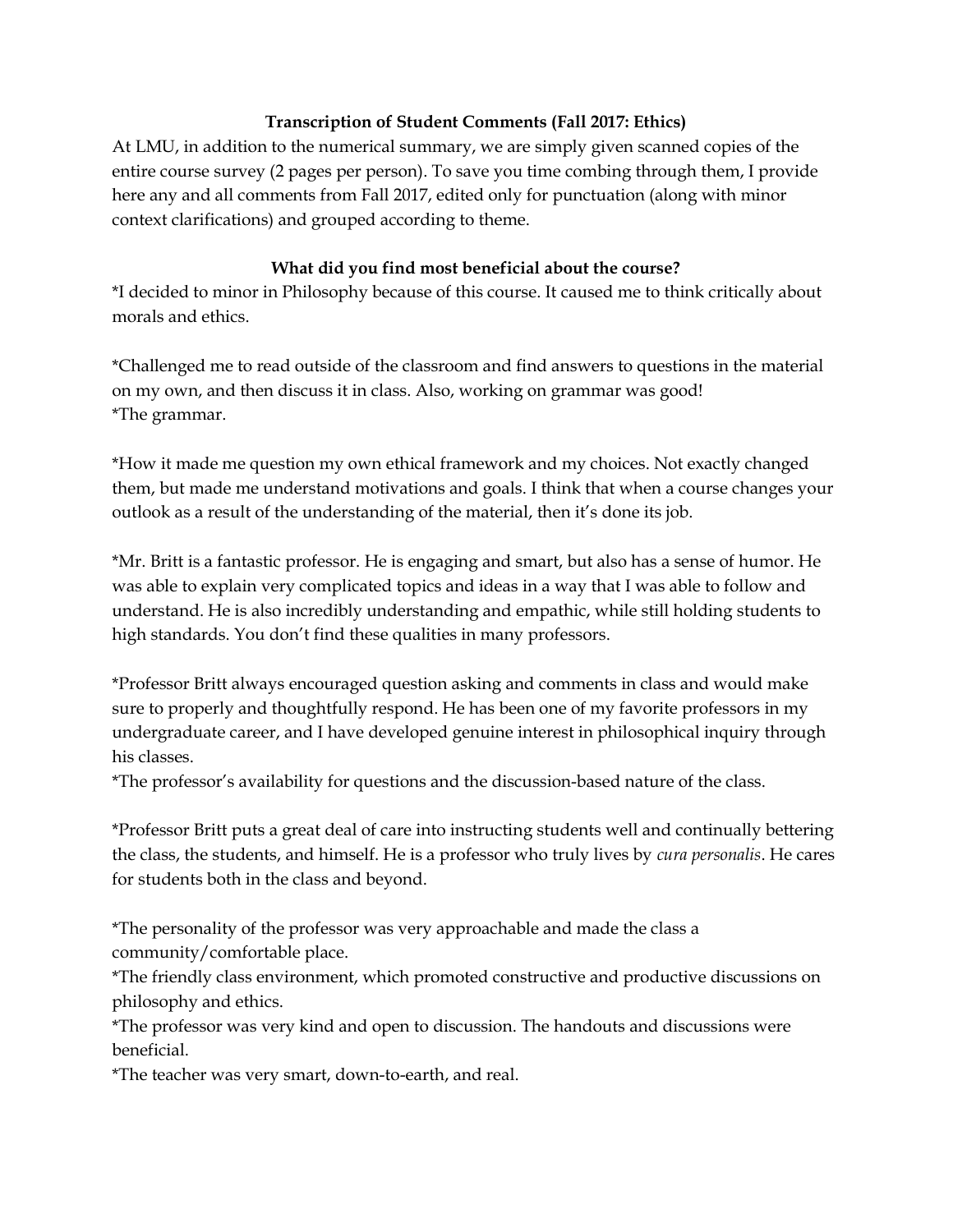\*The names quiz [when students were required to learn each other's names] was hilarious. I also liked that the outside-of-class discussions increased my understanding and freed me to make new friends.

\*I found Professor Britt to be a very engaging teacher. He made things interesting with songs and modern applications to philosophical/ethical dilemmas.

\*The professor's ability to explain and break apart complicated readings.

\*The most beneficial was definitely the lectures on material we read. Professor Britt was truly helpful and took difficult subject matter and related it to all of his students and assured everyone's understanding. The reading quizzes were also extremely helpful in my understanding of the material. Professor Britt is a wonderful teacher and is extremely helpful and increases interest in the subject matter.

\*Discussing/breaking down what happened in the readings. The professor was very clear in explaining.

\*Lectures on readings were pretty good. Prof. Britt knows his stuff.

\*Professor Britt is a very engaging speaker. I really enjoyed how this course challenged us to discuss outside of class and apply what we learned and think critically.

\*It gave me a better understanding of how to think critically.

\*I found the lectures most beneficial because they were interesting and engaging.

\*Instructor was very accommodating when it comes to explaining concepts.

\*I enjoyed the lectures and when the readings were explained by the professor.

\*The lectures because they explained the readings.

\*The direct lectures based on the readings helped me understand the material better. \*Class lecture.

\*The way material was presented, and how we as a class/as individuals interacted with that material, greatly enhanced my understanding overall.

\*Lectures were very helpful. Student presentations were both interesting and beneficial.

\*I most enjoyed lectures, which clarified a lot of the readings and ethical frameworks, and the presentations, which called for a practical application of the concept learned in class.

\*Class discussions and explanations of reading from professor.

\*Really great discussions; learning from peer insights was nice.

\*The open discussions.

\*I enjoyed the discussion, which, personally felt practical in the sense that it was very adaptable to my outlook on what I judge to be my values in life.

\*I liked the discussions because it made the readings more understandable.

\*Discussion and presentations in class.

\*The in-class presentations that helped relate the coursework even more to today's situations.

\*The presentations, reading guides, and discussions were all very helpful.

\*Moral dilemma presentations and group discussions. Answering questions before reading quizzes.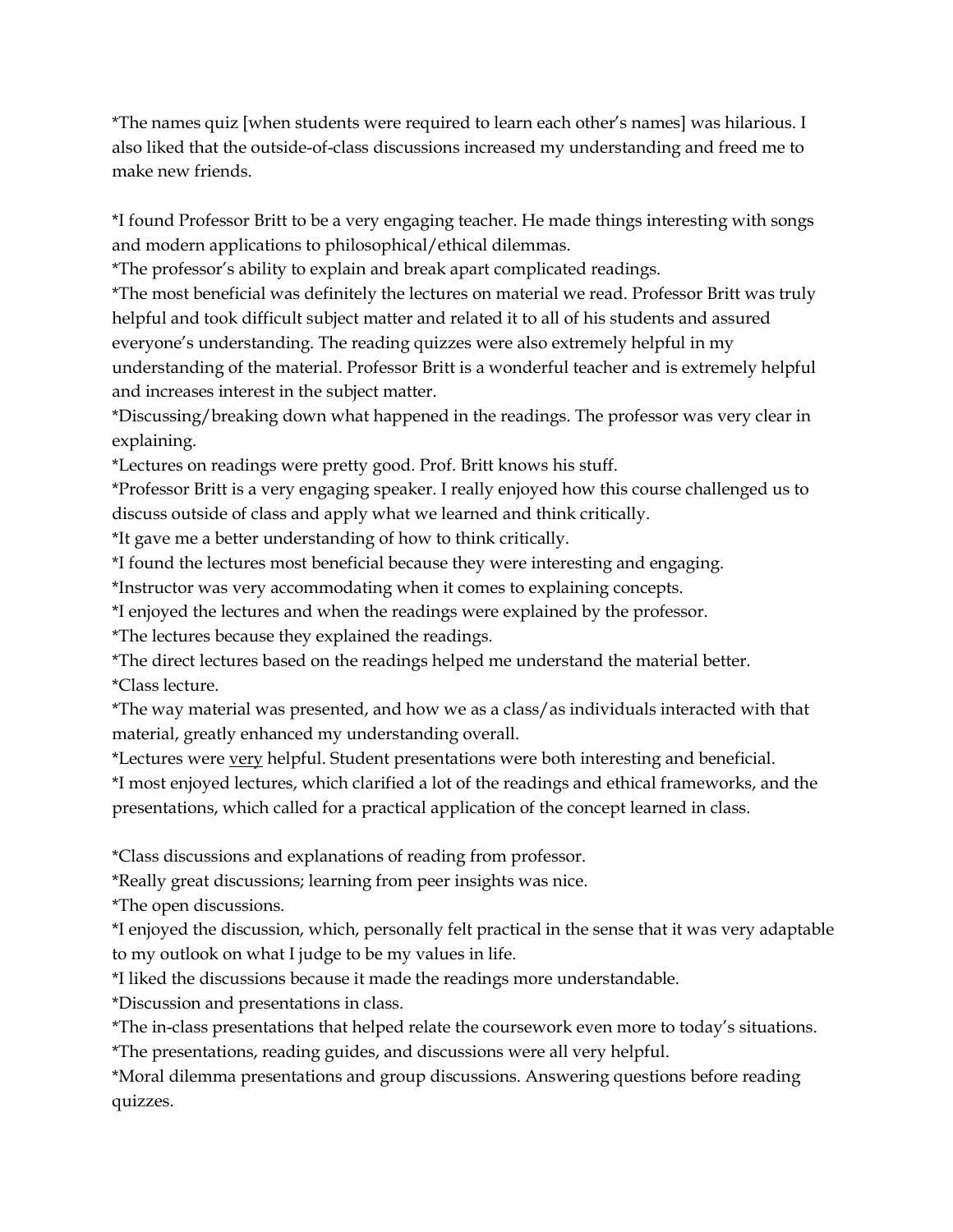\*The student presentations brought modern examples to the table, and I found that very interesting to look at, rather than old-school philosophers. I very much enjoy [investigating?] ethical dilemmas and [considering?] what I would have to choose when put into certain scenarios.

\*I think this course has helped with bringing up and attempting to answer ethical issues we will all have to tackle in our lives.

\*The variety of philosophical perspectives examined.

\*Reading guides and thorough lectures.

\*The reading was interesting, and I liked that we could discuss what we read or were confused by during class.

\*Reading guides. Otherwise, would have no clue how to decipher half of the texts.

\*The readings and reading guides.

\*Reading guides.

\*Reading guide questions.

\*The weekly quizzes helped with staying caught up on the reading.

\*I found the reading quizzes most beneficial because they forced me to do the readings and I learned a lot of interesting things.

\*The review before the quizzes.

\*The reviews before quizzes.

\*Accessible office hours and time to ask questions before reading quizzes.

\*The time we spent prior to quizzes clarifying anything the class was unsure about.

\*Office hours, lecture, and class discusison are great.

\*Office hours really helps.

\*Reading guides, \*class discussions\*, office hours.

\*The feedback given by professor and peers. How he set up [varying] levels of [grammar review].

\*Quality feedback. Thoughtful/thought-provoking assignments.

\*The comments on our assignments telling us exactly what we did or did not do correctly.

\*Very clear in discussions. Made very old text relevant. The course spans many genres of philosophy. Professor was clearly passionate and knowledgeable about the text and application. \*Hearing ancient opinions or beliefs about ethics and how that shapes us today.

\*Writing assignments and weekly quizzes.

\*Learning how to construct and analyze an argument.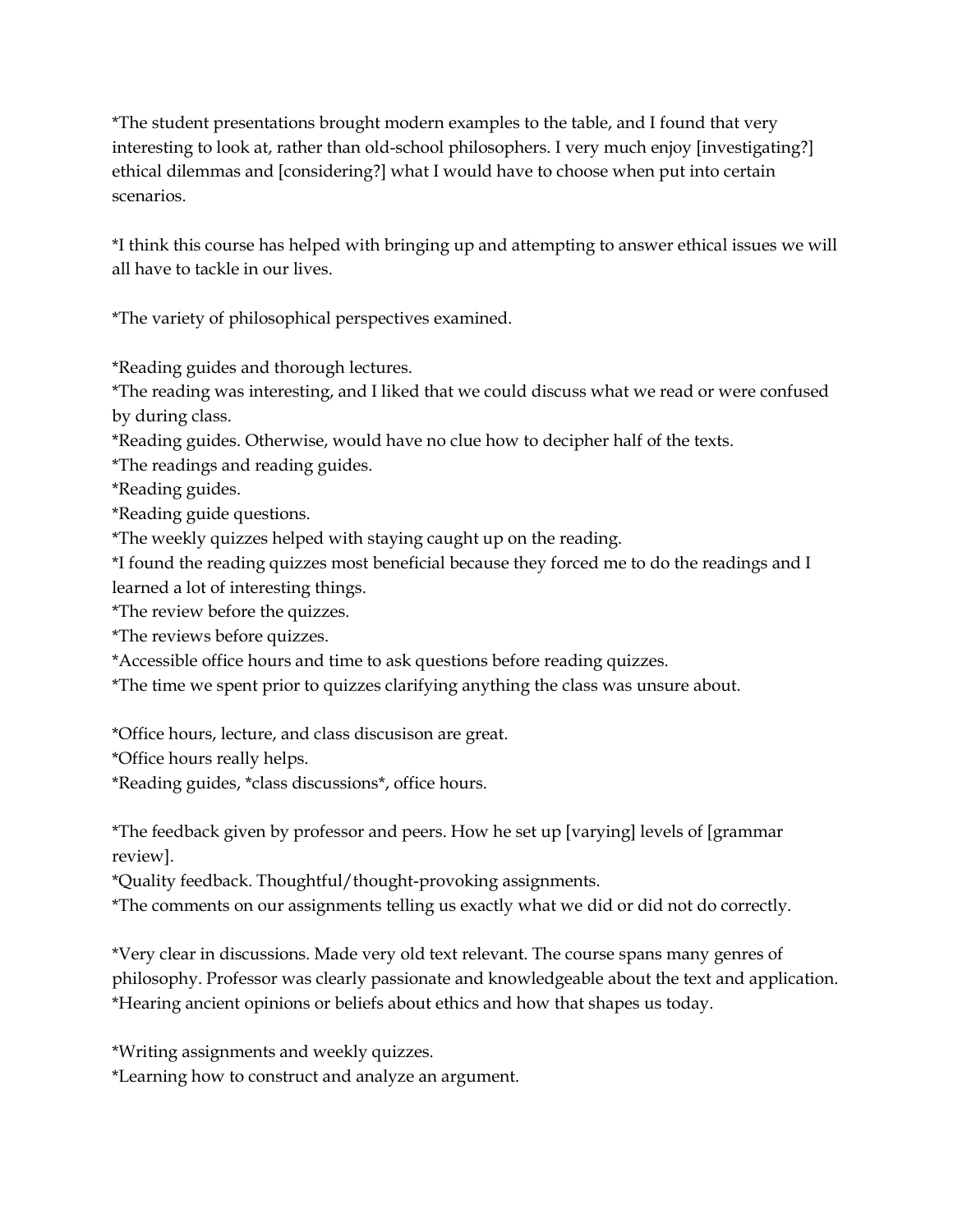\*Argument outlines and weekly quizzes because it enhanced my knowledge of the material on a deeper level. It challenged me to know beyond the surface. I took Philosophical Inquiry last semester, and I liked it, but I enjoyed this one much more because we went more in-depth on topics this time.

\*This was a very tough class, but it was taught very effectively.

\*I think he did a great job teaching this course and that all the lesson plans felt extremely well planned out. He definitely knew what he was talking about.

\*The teacher's passion and unique approach made this course enjoyable.

\*Engaging discussions, especially when we looked at song lyrics. Britt is a great discussion leader, funny, and insightful.

## What would have made this course more effective for you?

\*More philosophical reflection and practice by students.

\*Possibly less interaction with classmates, as I'm more of an independent person.

\*Class was mostly discussion-based, and I am not a big talker, so I didn't participate very much. \*More group activities.

\*Maybe more interactive class-time assignments, rather than just lectures.

\*I think if we did a couple more debates against each other, it would have helped.

\*I would have liked more discussions, rather than some lectures.

\*Some class days needed more class discussions and less lecturing. Less readings, more active class discussion/group work to understand readings.

\*More interactive assignments; no [grammar] assignments.

\*Perhaps more outlines and presentations on a philosopher's arguments to take notes on.

\*Being forcefully called on to participate, rather than just voluntarily.

\*Being able to choose my peer-review partner.

\*More explanation of commonly missed questions on the quizzes.

\*Sometimes quiz questions were confusing. Even if I did the reading, I was unsure how to answer.

\*Discussions before quiz instead of quiz then discussion.

\*I would have liked more specific prompts for the [required] discussions with peers before the quiz.

\*Slightly less reading, but then again, everyone probably says that.

\*Less readings, so we can focus in-depth on specific ones more.

\*Less reading, so I could focus on each subject more in-depth, instead of being kind of rushed.

\*Sometimes, I wish we had more time to discuss certain topics, but overall I never felt rushed.

\*Although I enjoyed reading numerous philosophers, maybe if we read fewer we could have gone deeper.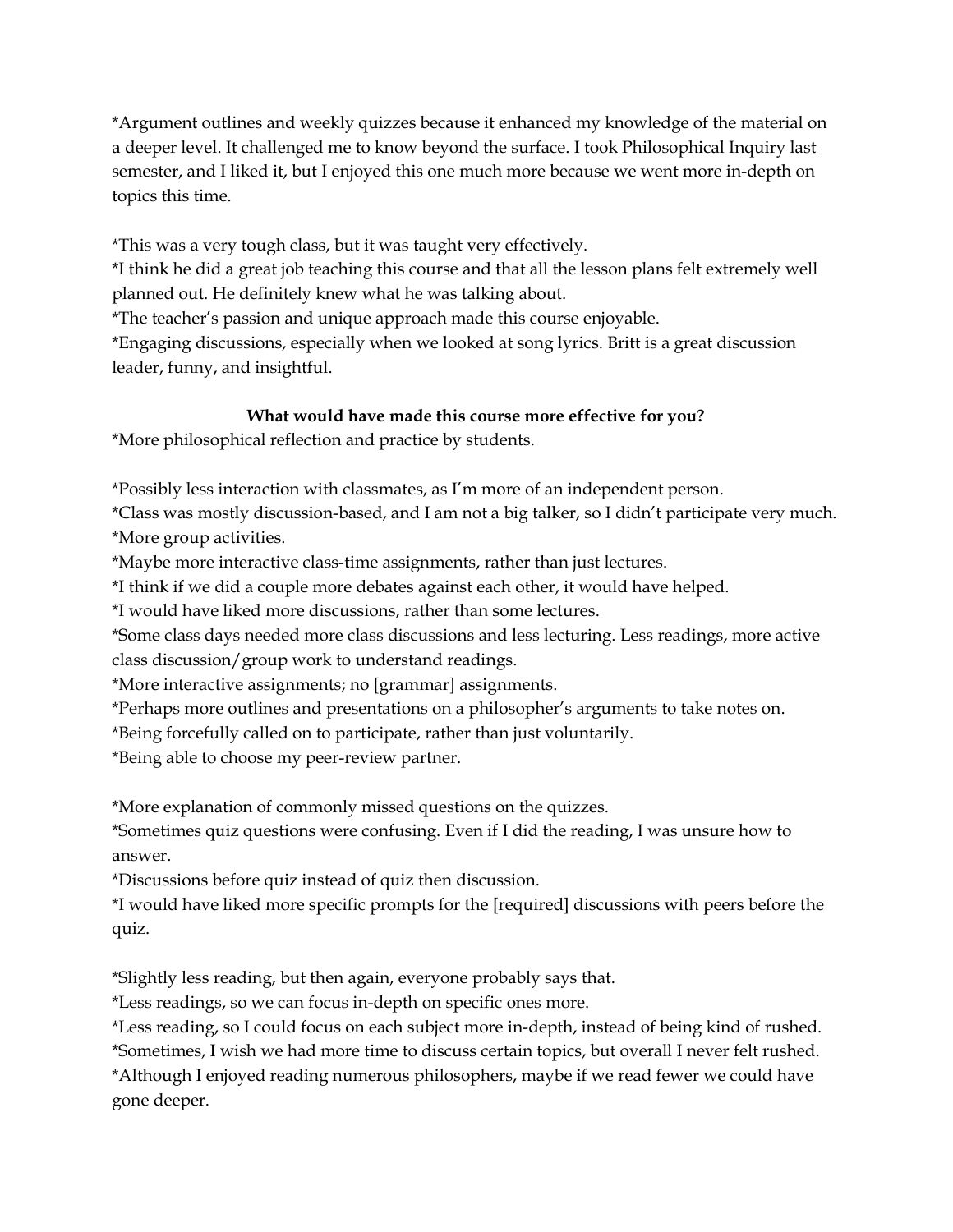\*I'd be more encouraged to do all of the readings if [the reading guide] didn't say where [on what page] the answers were. But then that would be quite a bit of reading, so I don't know. \*Maybe a change in the pacing. Having a quiz and a writing assignment on alternating class days was a bit tolling. \*Might be more biased due to other class workloads.\*

\*Not having to do the Kant, but that's just my brain not liking the reading.

\*More varied grading/assignments.

\*More assignments.

\*More projects (real-world dilemma presentations) and less writing.

\*More focus on concepts than arguments.

\*Some learning aids outside of solely discussion and verbal lecture.

\*Maybe not have an essay, or, if you do, maybe have multiple, so we know what you are looking for by the final essay.

\*I would have liked more help with the argument outlines.

\*Explaining writing assignments more.

\*If the professor spent more time explaining argument outlines.

\*More explanation on argument outlines.

\*Needed more detailed feedback on outlines and more class examples [of them].

\*Maybe more time/examples of argument outlining. I had a general understanding, but wasn't confident about how I was completing the assignments.

\*Not an oral final.

\*More handouts with notes. Or write more notes on board earlier on.

\*Writing down on the board what was said in discussions.

\*More comparison to modern day when discussing old texts.

\*More examples and applications to everyday life.

\*More real-world/modern applications.

\*More conversation of how we could apply the concepts learned to our own lives.

\*Some PowerPoint slides during the lectures could have made learning the material a bit easier. \*Somehow introducing a small video component to each class (5, 10, or 15 minutes) that would enhance the overall experience of trying to understand ethics.

\*More engaging lectures and class discussions.

\*Some lecture form that is easier to pay attention to and learn from. I have a short attention span and have a hard time paying attention in some lectures.

## Assorted (appended to other questions; each entry is from a single student)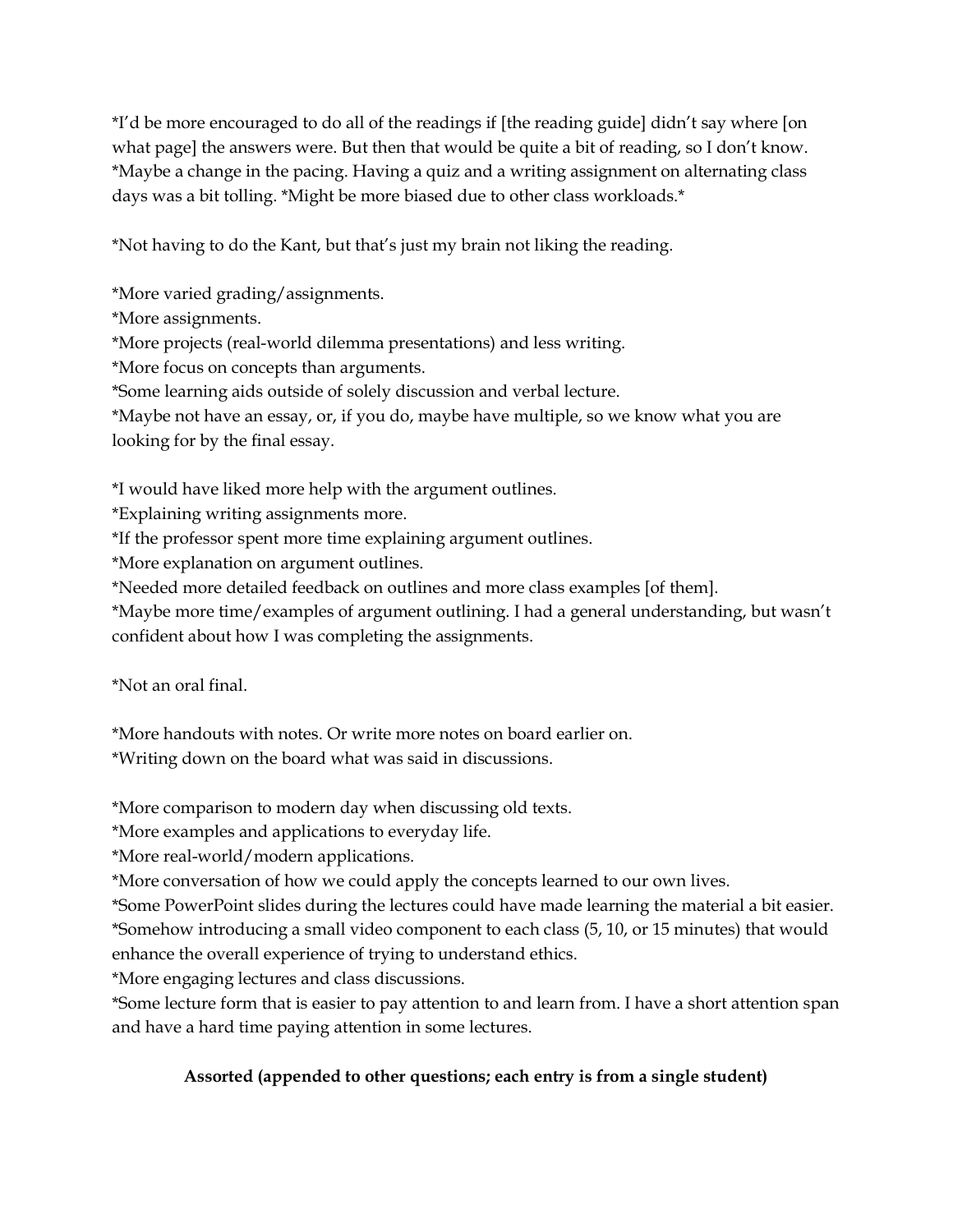\*I believe the course in some ways could have pushed self-reflection and demanded that we ourselves partake in philosophy. The professor always made himself available to discuss issues studied in class and pursue elements beyond the class which helped for deeper understanding and learning. We weren't able to share much of our own work; it all seemed quite standardized.

\*Britt was always good at answering our questions and being patient while encouraging us to work them out.

\*Always available to help. Inspiring topics. Professor Will Britt makes everything so interesting!

\*Very engaging. Always accessible and willing to provide needed assistance. Feedback from instructor was very helpful.

\*Always available during office hours, with very helpful comments and explanations. I received comments and critiques on almost all assignments turned in, which was great!

\*The office hours were SUPER helpful.

\*Office hours were like life-coaching sessions. It was great!

\*Whenever I went into office hours, I received feedback that helped me in my assignments. I wanted to do my best, but I have many projects and major requirements and other commitments that took priority.

\*Professor is well-organized with nearly all assignments posted weeks in advance. Interactive presentations on [ethical] dilemmas helped a lot. Professor was always available after class if students could not make office hours.

\*He was constantly asking for student input, and would never outright tell someone they were wrong. This course was easy compared to my engineering courses, but I still needed to make an effort to participate and succeed.

\*Professor Britt left very thorough and helpful feedback.

\*There were comments I got from the professor about how to do better. I like the discussions we had in class.

\*Honestly, the most generous office hours I've seen in a while. I hadn't encountered Kant yet, so now I'm interested in deontological shenanigans. I am happy I took the recommendation to take this professor. The inclusion of meeting a partner outside of class was a little tough sometimes.